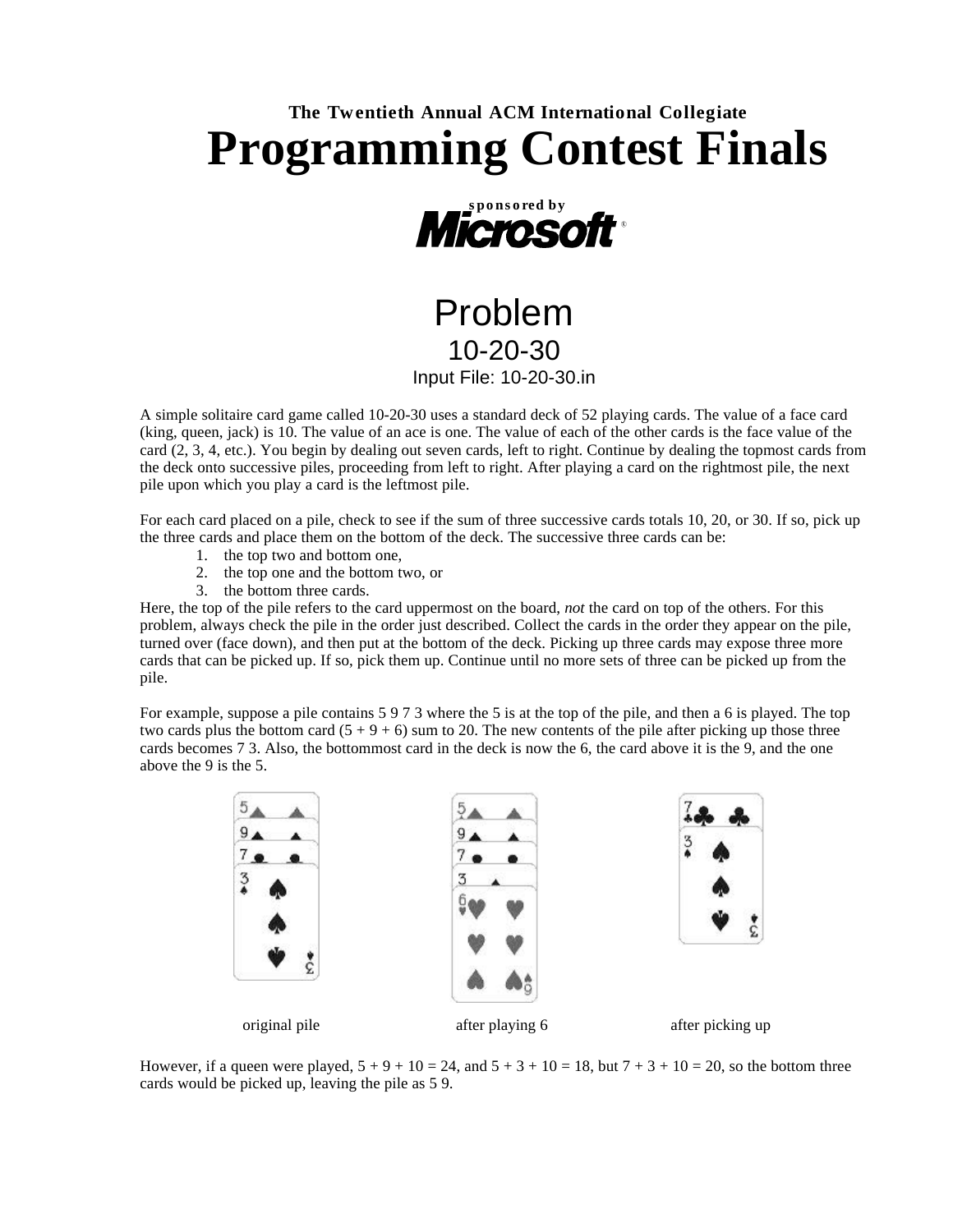

If a pile contains only three cards when the three sum to 10, 20, or 30, then the pile "disappears" when the cards are picked up. That is, subsequent play skips over the position the now-empty pile occupied. You win if you manage to pick up all of the cards. You lose if you deal all of the cards out of the deck onto the piles. It is also possible to have a draw if neither of the previous two conditions ever occurs.

Write a program that will play a games of 10-20-30 given initial card decks as input.

#### **Input**

Each input set consists of 52 integers separated by spaces and/or ends of lines. The values of the integers represent card values of the initial deck for that game. You may assume the input represents a proper deck. Input is terminated by a line containing a single zero (0).

#### **Output**

For each input line, output whether the result of the game is a win, loss, or a draw, and output the number of times a card is played onto a pile before the game results can be determined. (A draw occurs as soon as the state of the game is repeated.) Use the format shown in the "Output for the Sample Input" section.

#### **Sample Input**

2 6 5 10 10 4 10 10 10 4 5 10 4 5 10 9 7 6 1 7 6 9 5 3 10 10 4 10 9 2 1 10 1 10 10 10 3 10 9 8 10 8 7 1 2 8 6 7 3 3 8 2 4 3 2 10 8 10 6 8 9 5 8 10 5 3 5 4 6 9 9 1 7 6 3 5 10 10 8 10 9 10 10 7 2 6 10 10 4 10 1 3 10 1 1 10 2 2 10 4 10 7 7 10 10 5 4 3 5 7 10 8 2 3 9 10 8 4 5 1 7 6 7 2 6 9 10 2 3 10 3 4 4 9 10 1 1 10 5 10 10 1 8 10 7 8 10 6 10 10 10 9 6 2 10 10  $\Omega$ 

#### **Output for the Sample Input**

Win : 66 Loss: 82 Draw: 73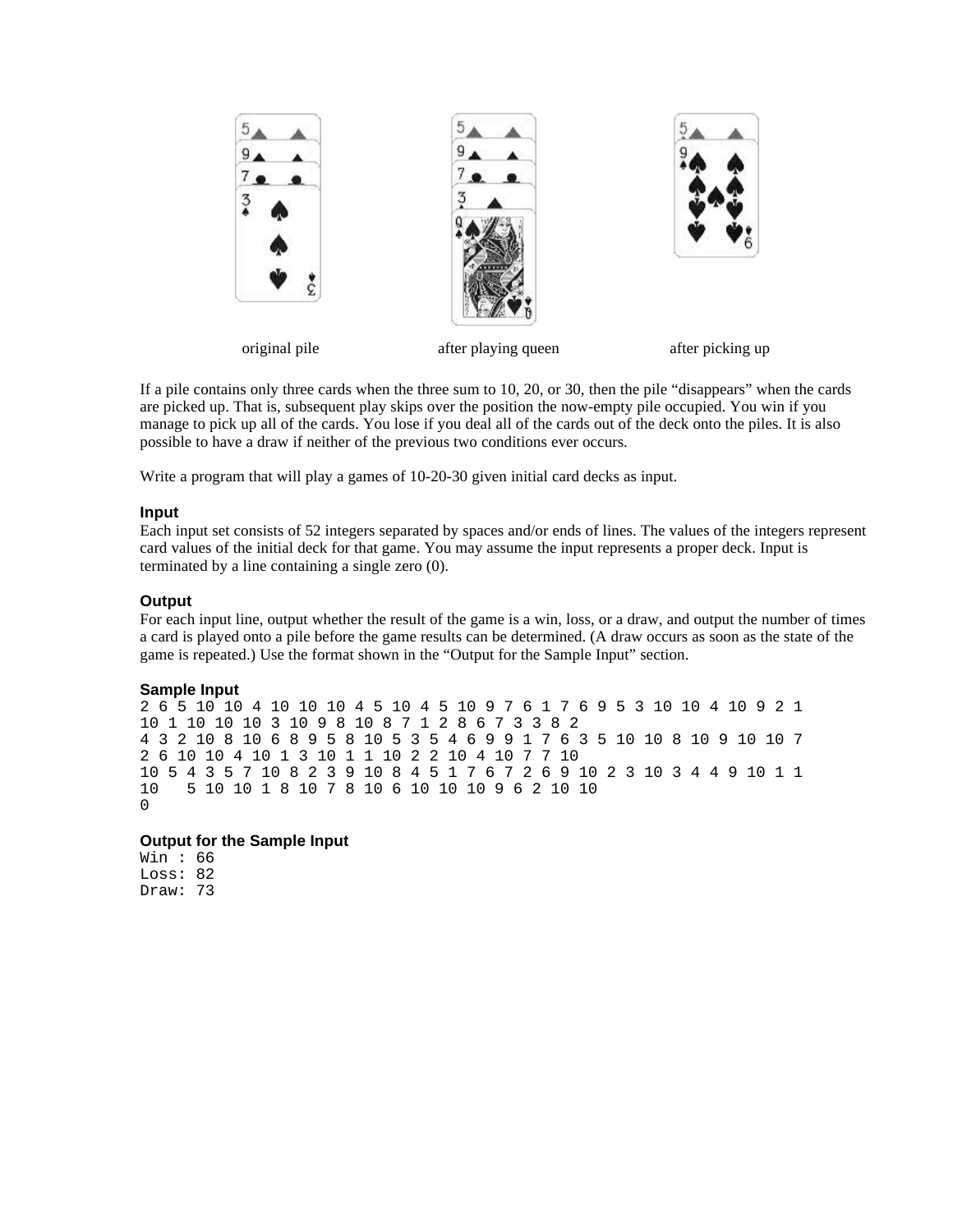

Problem Calling Circles Input file: circles.in

If you've seen television commercials for US long-distance phone companies lately, you've noticed that AT&T and MCI have been spending a lot of money trying to convince people that they provide the best service at the lowest cost. MCI has "calling circles." You provide a list of people that you call most frequently. If you call someone in your calling circle (who is also an MCI customer), you get bigger discounts than if you call outside your circle. AT&T points out that you only get the big discounts for people in your calling circle, and if you change who you call most frequently, it's up to you to add them to your calling circle.

LibertyBell Phone Co. is a new company that thinks they have the calling plan that can put both MCI and AT&T out of business. LibertyBell has calling circles, but they figure out your calling circle for you. This is how it works. LibertyBell keeps track of all phone calls. Your calling circle consists of all people whom you call and who call you, either directly or indirectly. For example, if Ben calls Alexander, Alexander calls Dolly, and Dolly calls Ben, they are all within the same circle. Also, if Dolly also calls Benedict and Benedict calls Dolly, then Benedict is in the same calling circle as Dolly, Ben, and Alexander. Finally, if Alexander calls Aaron but Aaron doesn't call Alexander, Ben, Dolly, or Benedict, then Aaron is not in the circle.

You've been hired by LibertyBell to write the program to determine calling circles given a log of phone calls between people.

#### **Input**

The input file will contain one or more data sets. Each data set begins with a line containing two integers, *n* and *m*. The first integer, *n*, represents the number of different people who are in the data set. The maximum value for *n* is 25. The remainder of the data set consists of *m* lines, each representing a phone call. Each call is represented by two names, separated by a single space. Names are first names only (unique within a data set) and consist of only alphabetic characters; no name is longer than 25 letters. For example, if Ben called Dolly, it would be represented in the data file as

Ben Dolly

Input is terminated by values of zero (0) for *n* and *m*.

#### **Output**

For each input set, output a header line with the data set number, followed by a line for each calling circle in that data set. Each calling circle line contains the names of all the people within the circle, separated by comma-space (a comma followed by a single space). Consecutive output sets are separated by a single blank line.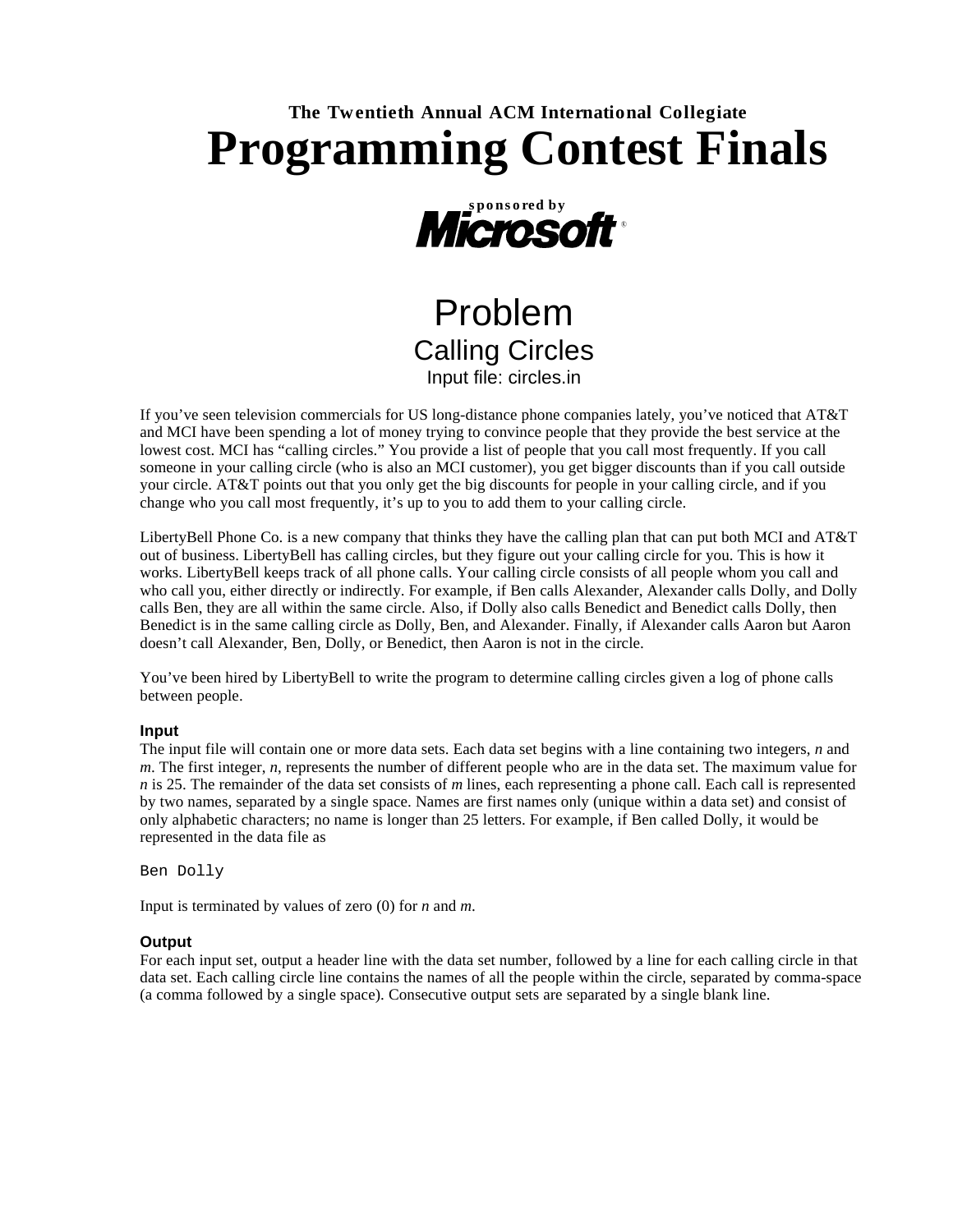#### **Sample Input**

5 6 Ben Alexander Alexander Dolly Dolly Ben Dolly Benedict Benedict Dolly Alexander Aaron 14 34 John Aaron Aaron Benedict Betsy John Betsy Ringo Ringo Dolly Benedict Paul John Betsy John Aaron Benedict George Dolly Ringo Paul Martha George Ben Alexander George Betsy Ringo Alexander Stephen Martha Stephen Benedict Alexander Stephen Paul Betsy Ringo Quincy Martha Ben Patrick Betsy Ringo Patrick Stephen Paul Alexander Patrick Ben Stephen Quincy Ringo Betsy Betsy Benedict Betsy Benedict Betsy Benedict Betsy Benedict Betsy Benedict Betsy Benedict Quincy Martha 0 0

#### **Output for the Sample Input**

Calling circles for data set 1: Ben, Alexander, Dolly, Benedict Aaron

Calling circles for data set 2: John, Betsy, Ringo, Dolly Aaron Benedict Paul, George, Martha, Ben, Alexander, Stephen, Quincy, Patrick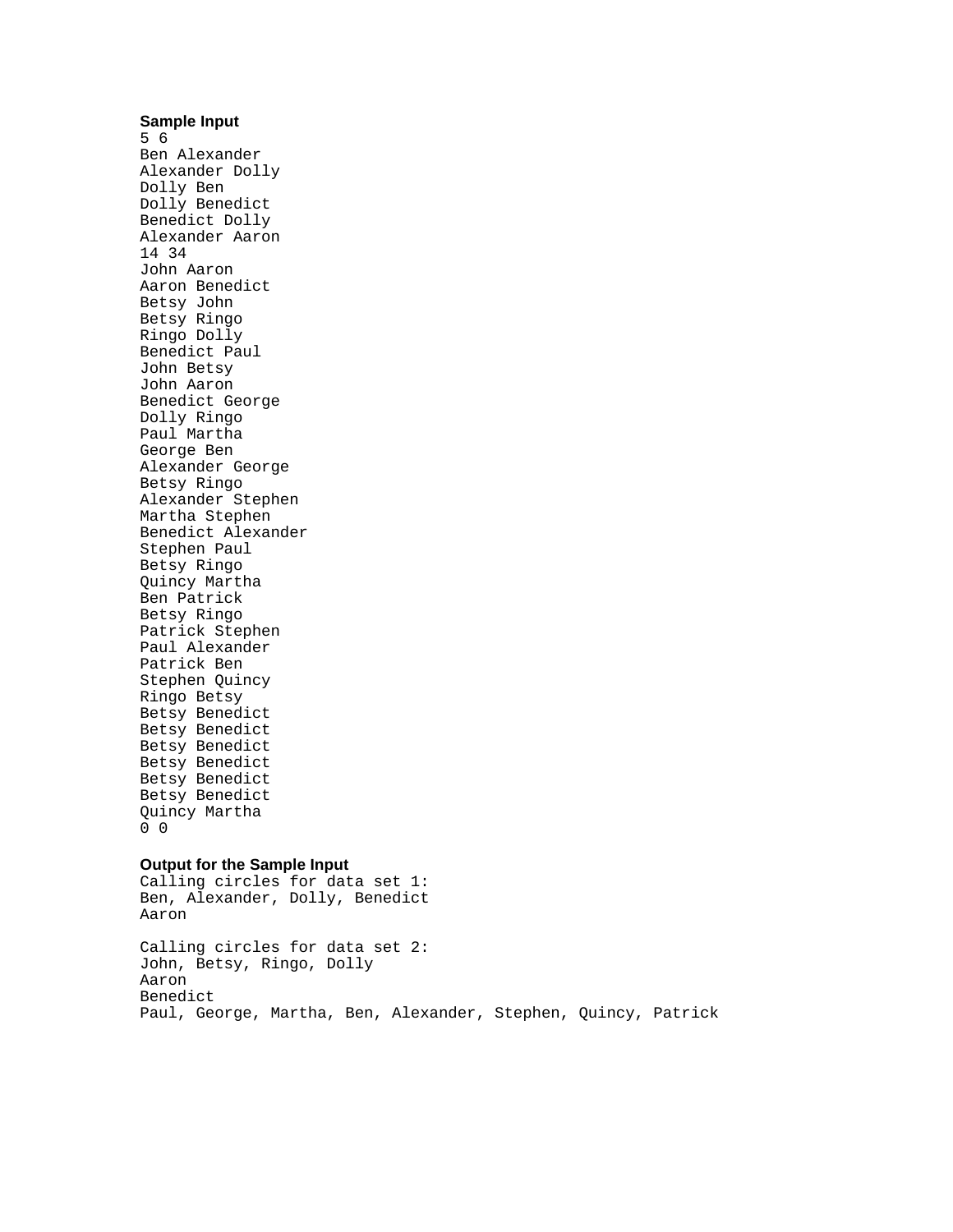

Problem Cutting Corners Input file: corner.in

Bicycle messengers who deliver documents and small items to businesses have long been part of the guerrilla transportation services in several major U.S. cities. The cyclists of Boston are a rare breed of riders. They are notorious for their speed, their disrespect for one-way streets and traffic signals, and their brazen disregard for cars, taxis, buses, and pedestrians.

Bicycle messenger services are very competitive. Billy's Bicycle Messenger Service is no exception. To boost its competitive edge and to determine its actual expenses, BBMS is developing a new scheme for pricing deliveries that depends on the shortest route messengers can travel. You are to write a program to help BBMS determine the distances for these routes.

The following assumptions help simplify your task:

- Messengers can ride their bicycles anywhere at ground level except inside buildings.
- Ground floors of irregularly shaped buildings are modelled by the union of the interiors of rectangles. By agreement any intersecting rectangles share interior space and are part of the same building.
- The defining rectangles for two separate buildings never touch, although they can be quite close. (Bicycle messengers— skinny to a fault—can travel between any two buildings. They can cut the sharpest corners and run their skinny tires right down the perimeters of the buildings.)
- For a given route, the starting and stopping points are never inside buildings.
- Their is always some route from a starting point to a stopping point.

Your program must be able to process several scenarios. Each scenario is a bird's-eye snapshot showing the buildings and the starting and ending points for a delivery route. The picture below is a typical scenario.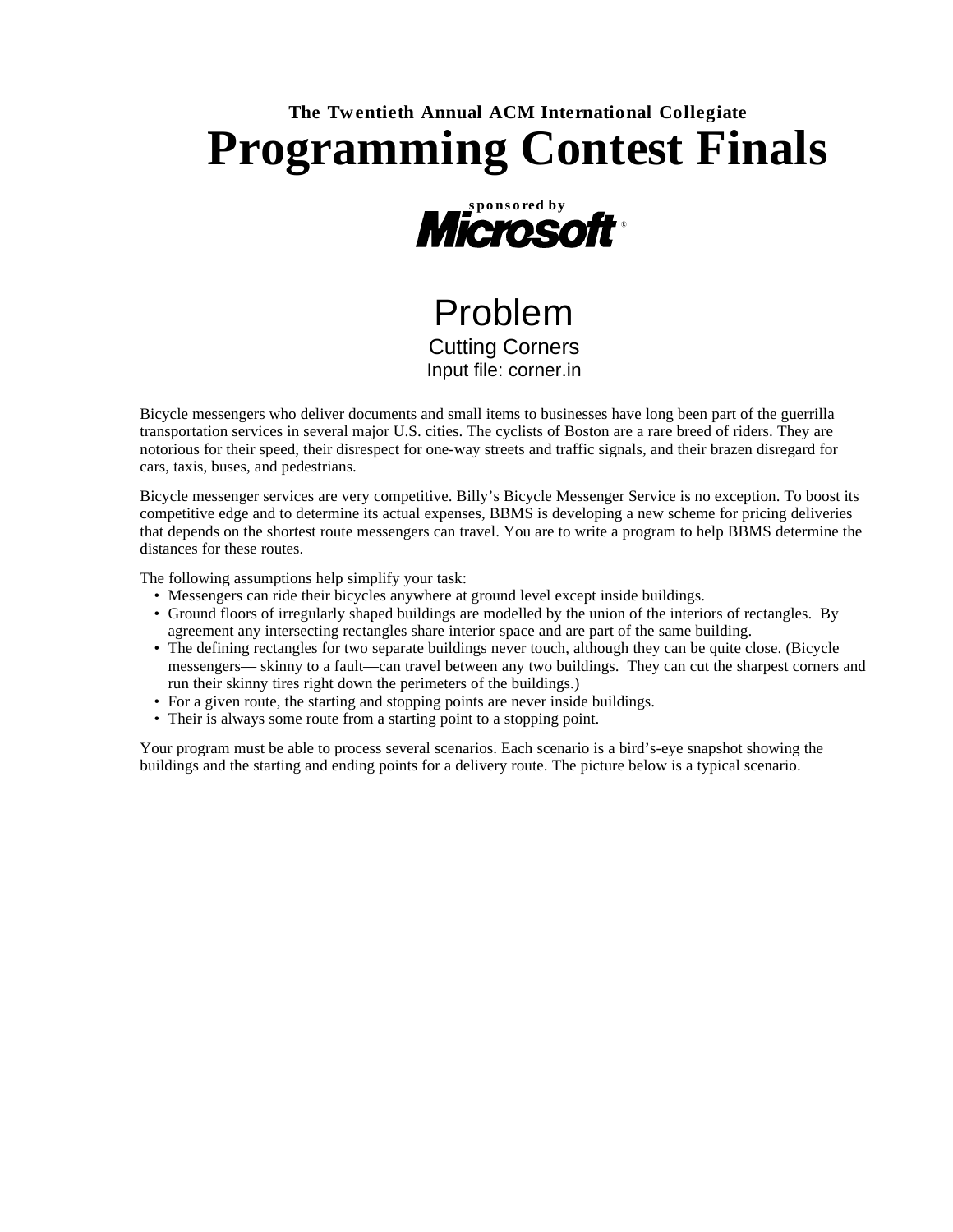

The input file represents several scenarios. Input for each scenario consists of lines as follows:

| First line:        | n                         | The number of rectangles describing the buildings in the         |
|--------------------|---------------------------|------------------------------------------------------------------|
|                    |                           | scenario. There are from 0 to 100 such rectangles inclusive.     |
| Second line:       | $x_1$ $y_1$ $x_2$ $y_2$   | The x- and y-coordinates of the starting and stopping points     |
|                    |                           | of the route.                                                    |
| Remaining n lines: | $x_1 y_1 x_2 y_2 x_3 y_3$ | The $x$ - and $y$ -coordinates of three vertices of a rectangle. |

The *x-* and *y*-coordinates of all input data are real numbers between 0 and 1000 inclusive. Successive coordinates on a line are separated by one or more blanks. The integer -1 follows the data of the last scenario.

To avoid problems with real precision, the input data set restricts all coordinates to be between 0 and 1000 inclusive. The interior enclosed by any two intersecting rectangles will be at least large enough to contain a square of .01 unit on a side. In addition, two buildings that do not intersect will be at least .01 unit apart.

Output should number each scenario (Scenario #1, Scenario #2, etc.) and give the distance of the shortest route from starting to stopping point as illustrated in the Sample Output below. The distance should be written with two digits to the right of the decimal point. Output for successive scenarios should be separated by blank lines.

The following scenario is described by the Sample Input below.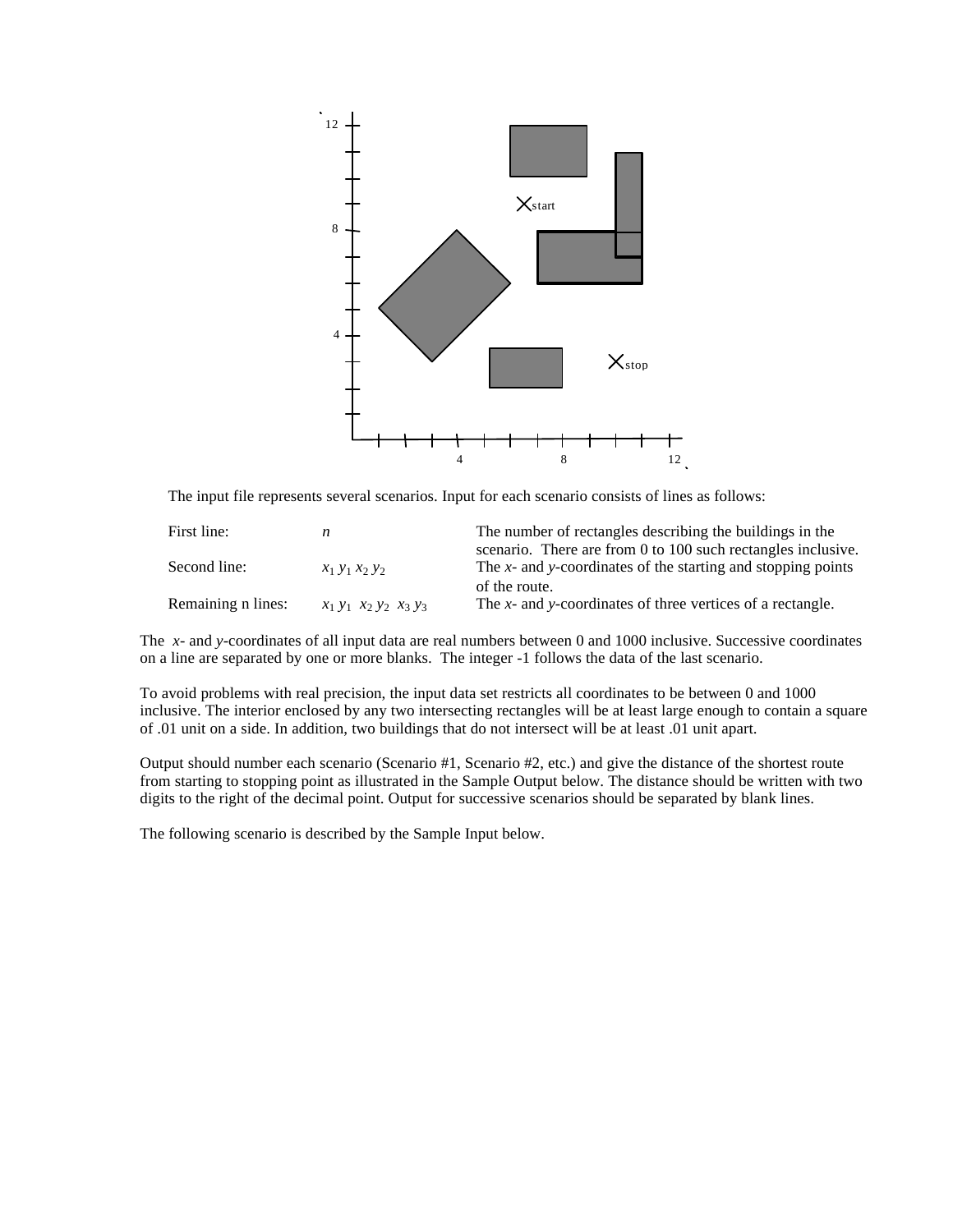

#### **Sample Input**

| 9  | 10 | -3             |    |        |
|----|----|----------------|----|--------|
| 5  | 3  | 3              | б. | 6      |
| 2  | 8. | $\mathfrak{D}$ |    | 8, 3.5 |
| 10 | ნ. | 12             |    | 9 12   |
| б. | 11 | 6              |    | 11 8   |
| 7  | 11 | 7              |    | 11 11  |
|    |    |                |    |        |
|    |    |                |    |        |

#### **Sample Output**

Scenario #1 route distance: 7.28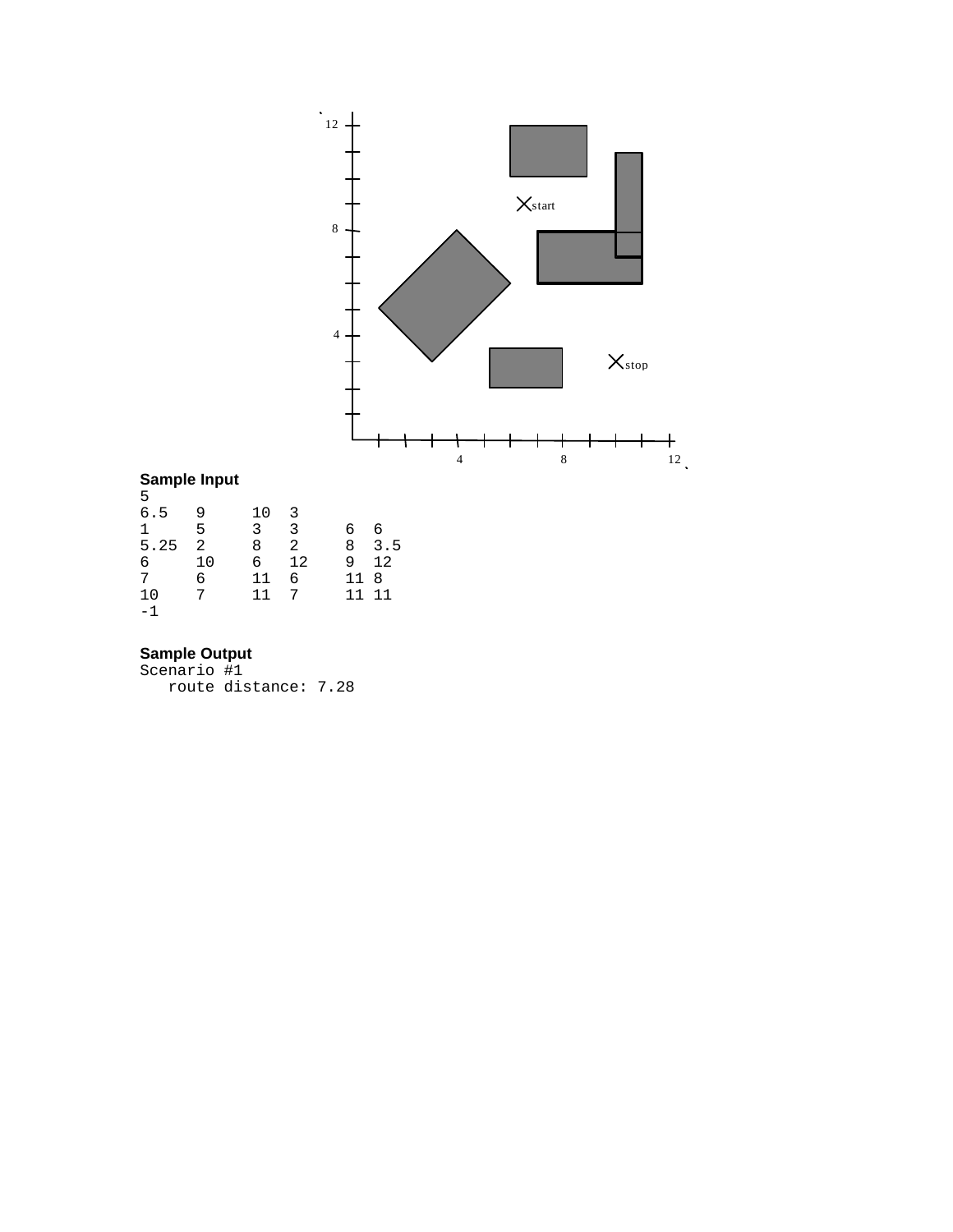

### Problem Cutting Corners Input file: corner.in

Bicycle messengers delivering documents and small items from one office building to another have long been part of the guerrilla transportation services in several major U.S. cities. The cyclists themselves are a rare breed of riders who are notorious for their speed, their disrespect for one-way streets and traffic signals, and their unflinching bravery in facing motorized vehicles and pedestrians alike.

Bicycle messenger services tend to be very competitive, and Billy's Bicycle Messenger Service is no exception. In order to boost its competitive edge as well as determine its actual expenses, BBMS is developing a new scheme for pricing deliveries that depends in part on the routes messengers travel. You are to write a program to help BBMS determine the minimum distances for various routes.

The following assumptions simplify your task:

- Messengers can ride their bicycles anywhere at ground level except inside buildings.
- Ground floors of buildings consist of rectangles. If two rectangles making up ground floors touch, they share interior space. In that case, they are considered to be part of the same building.
- Two different buildings do not touch, although they can be quite close. (Bicycle messengers— skinny to a fault—can travel between any two different buildings.)
- Starting and stopping points for any given trip are never in the interiors of buildings.
- It is always possible to travel from the starting to stopping point for each trip.

Input for your program will be several scenarios of bicycle delivery trips. Each scenario is a bird's-eye snapshot showing the locations of the buildings and the starting and ending points for a route (all measured with respect to a hypothetical infinite square grid). The picture below is a typical snapshot of buildings, which are shaded, and the route's starting and stopping points. All are superimposed on a grid.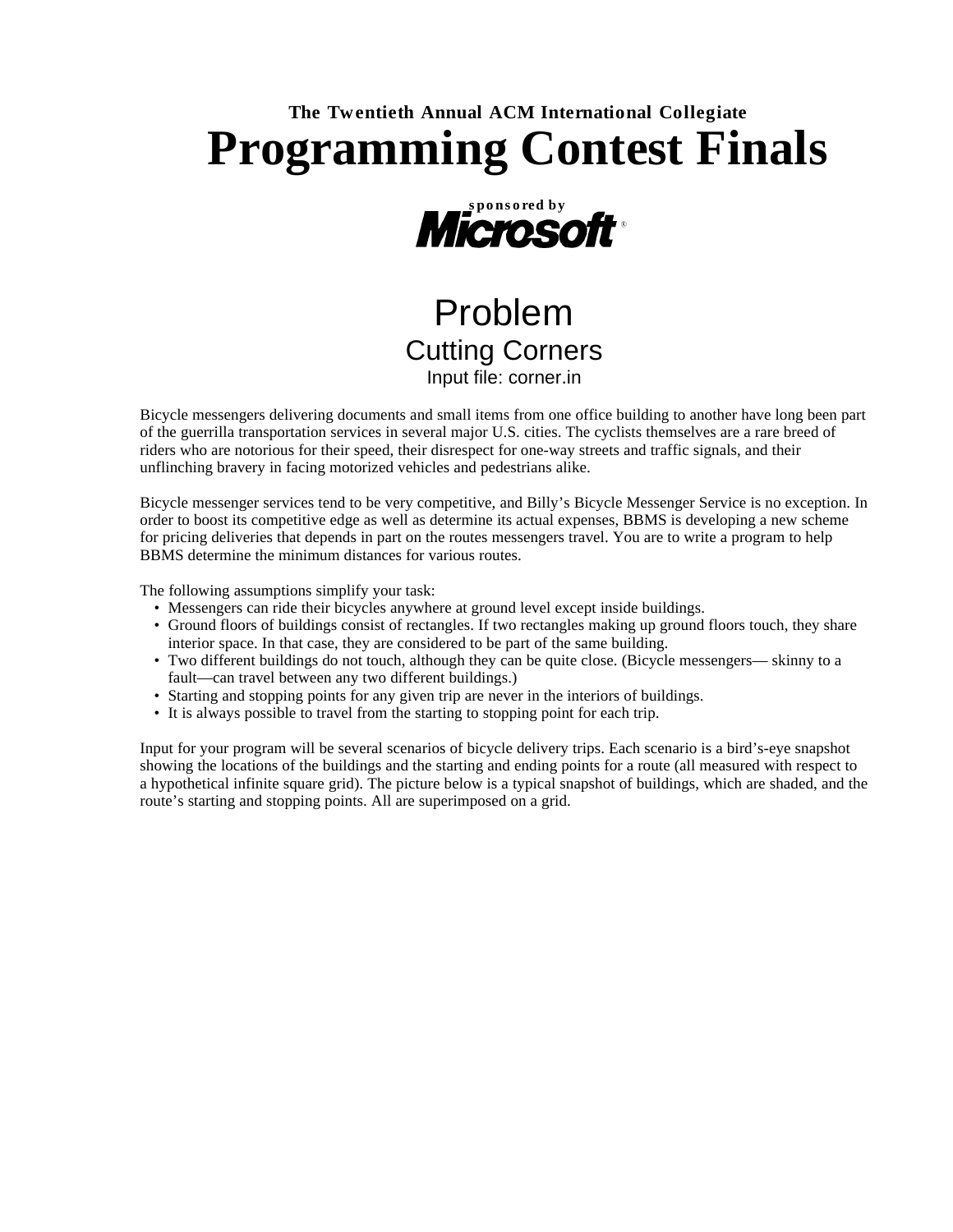

The input file represents several snapshots. Input for each snapshot consists of lines as follows:

| First line:        |                                     | The number of rectangles comprising buildings in the         |
|--------------------|-------------------------------------|--------------------------------------------------------------|
|                    |                                     | snapshot (an integer greater than or equal to 0)             |
| Second line:       | $x_1$ $y_1$ $x_2$ $y_2$             | The x- and y-coordinates of the starting and stopping points |
|                    |                                     | of the route.                                                |
| Remaining n lines: | $x_1$ $y_1$ $x_2$ $y_2$ $x_3$ $y_3$ | The x- and y-coordinates of three vertices of the rectangle  |
|                    |                                     | representing a rectangular part of a building.               |

The *x-* and *y*-coordinates of all input data are real numbers between 0 and 1000 inclusive. Successive coordinates on a line are separated by one or more blanks. The end of all input is signified by a "First line" with a negative number of rectangles.

To avoid problems with real precision, the input data set restricts all coordinates to be between 0 and 1000 inclusive. The interior enclosed by any two intersecting rectangles will be at least large enough to contain a square of .01 unit on a side. In addition, two buildings that do not intersect will be at least .01 unit apart.

Output for each snapshot is the number of the input record (snapshot #1, snapshot #2, etc.) and the distance of the shortest path from the starting to stopping points that does not go through the interior of any building. Diasance should be shown with two digits to the right of the decimal. Output for successive snapshots should be separated by blank lines.

The following input data file corresponds to the single snapshot from the illustration on the opposite side.

#### **Sample Input**

| 5            |    |                |                |       |        |
|--------------|----|----------------|----------------|-------|--------|
| 6.5          | 9  | 10             | $\mathcal{R}$  |       |        |
| $\mathbf{1}$ | 5  | $\overline{3}$ | 3              | б.    | 6      |
| 5.25         | 2  | 8              | $\mathfrak{D}$ |       | 8, 3.5 |
| 6            | 10 | ნ.             | 12             |       | 9 12   |
| $7^{\circ}$  | 6  | 11             | 6              | 11 8  |        |
| 10           | 7  | 11             | 7              | 11 11 |        |
| $-1$         |    |                |                |       |        |
|              |    |                |                |       |        |

#### **Output for the Sample Input**

```
Snapshot #:1
  route distance: 7.28
```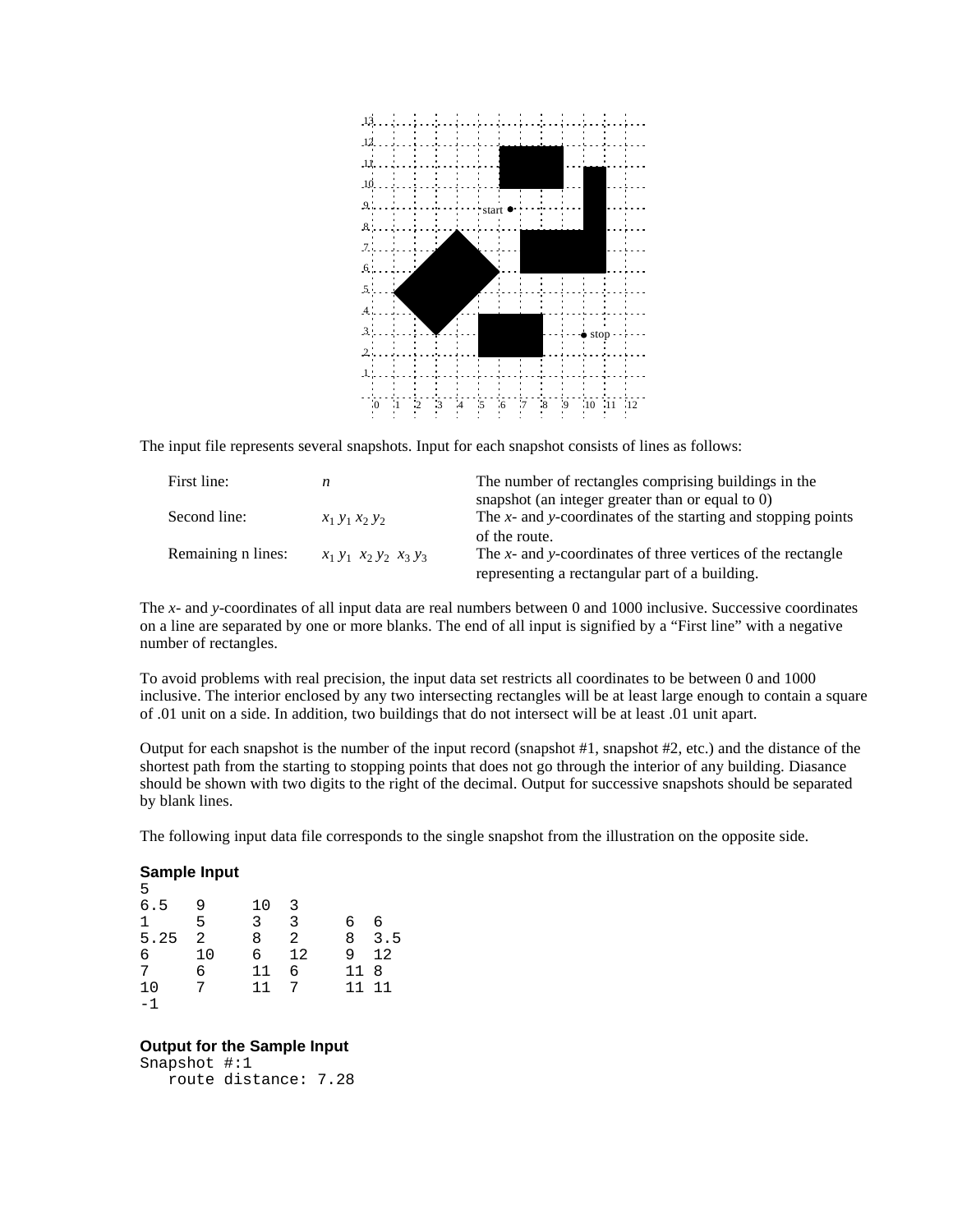

### Problem Bang the Drum Slowly Input File: drum.in

Many years ago the "primary memory" of most computer systems was a magnetic drum. Read/write heads were placed so they could access data from the magnetic outer surface as the drum rotated along its horizontal axis. The following illustration gives the basic idea:



As the drum rotated, the data word under the read/write head(s) could be accessed. The drum continued to rotate after an instruction was fetched. After the execution of an instruction, the word ready to be accessed by the read/write head(s) was typically many addresses away. To minimize the delay that would occur if instructions to be executed sequentially were placed in sequential addresses on the drum, designers of these machines frequently included the next instruction's drum address as a field in the instruction (that is, each instruction included an explicit "next instruction" address). Then "optimizing" assemblers could fill in the next instruction field with the address of the first available word ready to be read by the drum as soon as the current instruction was completed.

In this problem we want to determine the average execution time of simple programs without loops. We will consider only a single read/write head on a single track. Assume that the locations on that track are sequentially numbered 1 through *n* (where *n* is an input data item). All instructions require the same length of time to execute, specifically the same time as it takes the drum to rotate past *t* (an input data item) words. *t* does not include the time to read the instruction from the drum, nor does it include the additional rotational delay that might be required if the next instruction isn't at the "optimum" address. These factors must, however, be included in calculating the average execution time.

There are three types of instructions: terminal, conditional and unconditional. Terminal instructions don't have a "next instruction" address, since they terminate the execution of a program. Conditional instructions have two "next instruction" addresses, and unconditional instructions have only one "next instruction" address. For simplicity, we will assume equal probability of taking each branch in a conditional instruction.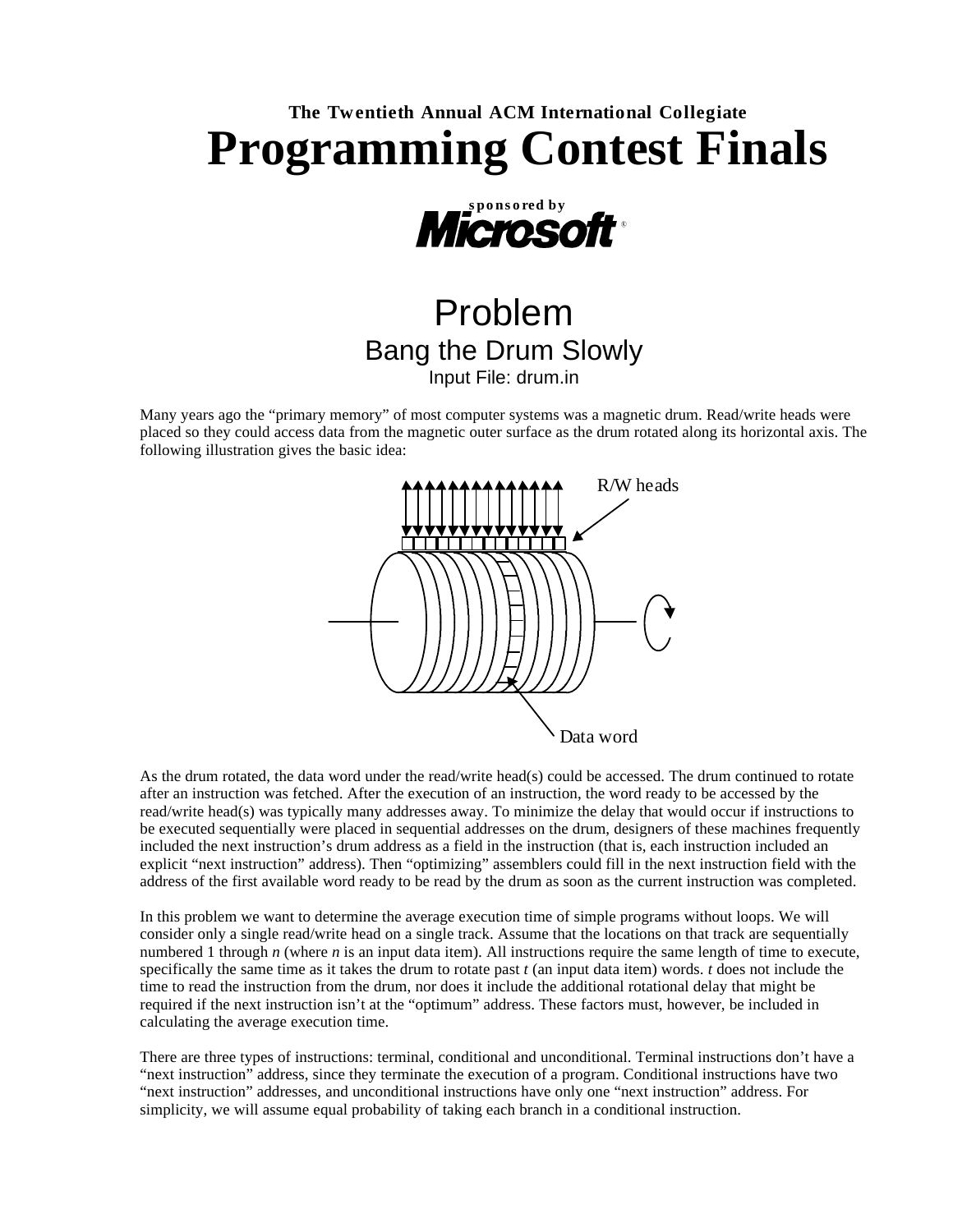#### **Assumptions**

- At the beginning of each test case the drum is positioned so that the instruction at location 1 is about to be read.
- Each program begins execution with the word in location 1.
- The time to read an instruction is the same as the time to
- Each test case is properly constituted. That is, the values for *n* and *t* are in the ranges given below, each program has an instruction at each location referenced, each "next instruction" address is valid, and there are no loops.
- There will always be at least one terminal instruction, but there may be several.
- Execution times are expected to be accurate to and displayed with four fractional digits.

#### **Input**

The input consists of a number of test cases. The input for each test case begins with a line containing integer values for  $n (1 < n < 50)$  and  $t (0 < t < n)$ , separated by a space. This line is followed by a sequence of lines containing integers giving instruction addresses, opcodes, and branch addresses. Specifically, for each instruction there is a location (between 1 and *n*), a number of "next instruction" addresses (0 for terminal instruction, 1 for unconditional instruction, and 2 for conditional instruction), and that many branch addresses. The last instruction is followed by 0 on a line by itself. The input set is terminated by values of 0 for both *n* and *t*.

#### **Output**

For each test case, display the case number (they are numbered sequentially starting with 1) and the average execution time for the program, expressed in units of *words*.

#### **Sample Input**

#### **Output for the Sample Input**

Case 1. Execution time = 6.0000 words Case 2. Execution time = 21.0000 words Case 3. Execution time = 12.0000 words Case 4. Execution time = 12.5000 words Case 5. Execution time = 26.5000 words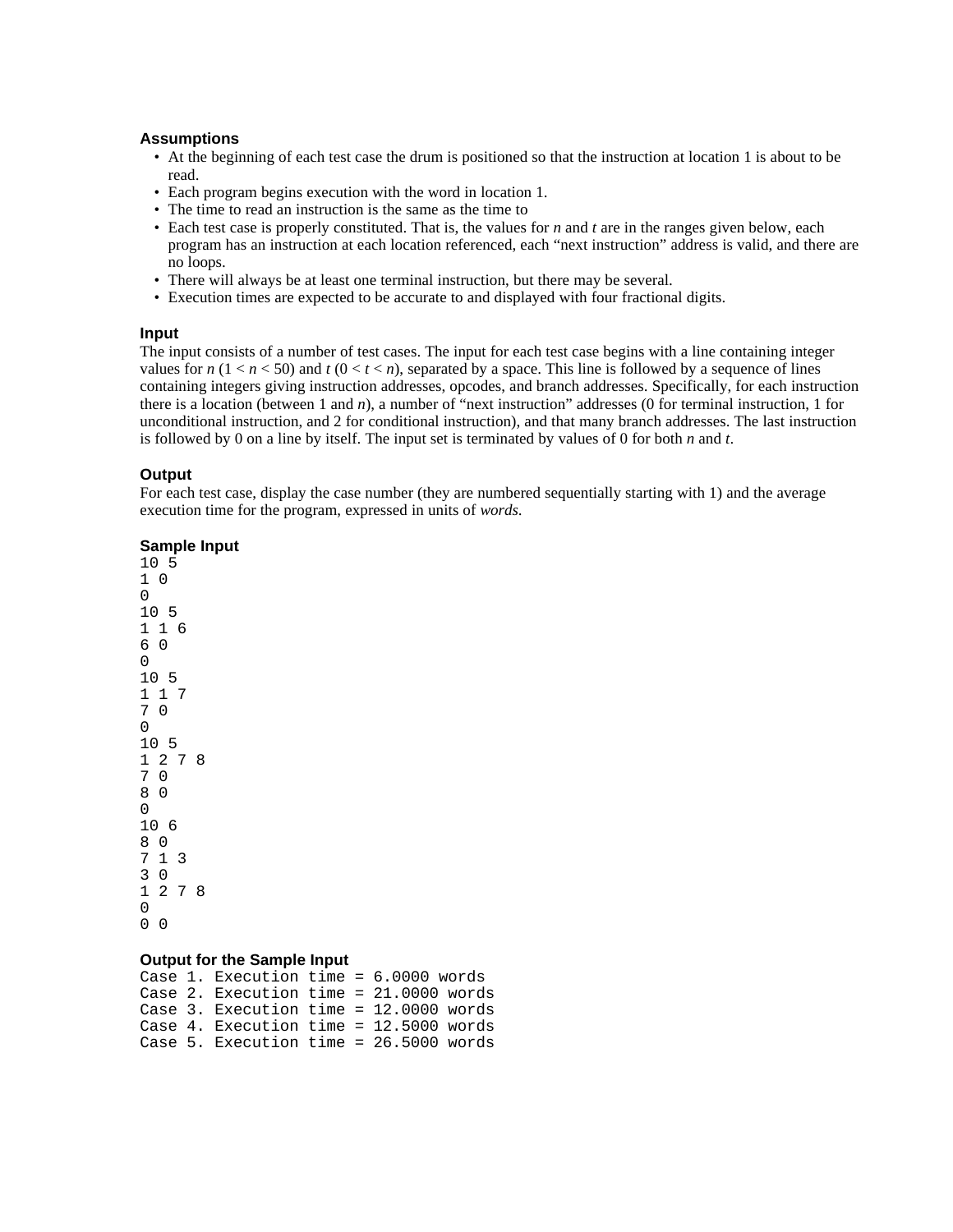

### Problem Pattern Matching Prelims Input file: pattern.in

Some algorithms for optical character recognition compare a scanned image with templates of "perfect" characters. Part of the difficulty with such comparisons is deciding where to start the comparison. This is because the characters in the scanned image are subject to noise and distortion, resulting in changes in size, position, and orientation. A procedure that is sometimes used to deal with changes in position matches the "center of gravity" of the scanned character and the templates against which it is compared. In this problem you are to determine the "centers of gravity" of scanned images of characters.

For our purposes, a scanned image will be a rectangular array of real numbers, each of which represents the grayscale value of a point in a scanned image. Each gray-scale value will be between 0 (representing a totally white region) and 1 (representing a totally black region). The array will have no more than a total of 40 rows and columns.

The center of gravity will always correspond to a particular element in the array. If the center of gravity is the element in the *i*th row and *j*th column, for example, then we can say that the sum (or "weight") of the elements in two portions of the array left after deleting the *i*th row would be equal to each other. Likewise, the sum of the elements in the two array portions formed by deleting the *j*th column would be equal. Consider the array shown below, which might have resulted from scanning a lower case "o." The center of gravity for this array is uniquely in row 3, column 3. The sum of the elements in each array portion formed by deleting the third row is 5.65; the sum of each array portion formed by deleting the third column is 5.60.

|     | .75     | $\boldsymbol{.8}$ | .75      | $\boldsymbol{.8}$ |
|-----|---------|-------------------|----------|-------------------|
| .55 | .3      | .2                |          |                   |
| .8  |         | $_{0}$            | $\bf{0}$ | $\boldsymbol{.8}$ |
|     | $\cdot$ | $_{\rm o}$        | $\cdot$  | .8                |
| .8  | .9      | $\boldsymbol{.8}$ | .75      | .9                |

In most cases, however, the center cannot be placed as precisely as this. Thus the rule is that the center of gravity is to be placed so as to minimize the difference between the sums of the two portions of the array formed by deleting the row of the center of gravity and similarly for the portions formed by deleting the column of the center of gravity.

#### **Input**

The input will consist of a sequence of scanned character images. Input for each image will begin with two integers specifying the number of rows and columns in the scanned data. This will be immediately followed by the scanned gray-scale data given in row-major order. A pair of zeroes will follow the data for the last input image.

### **Output**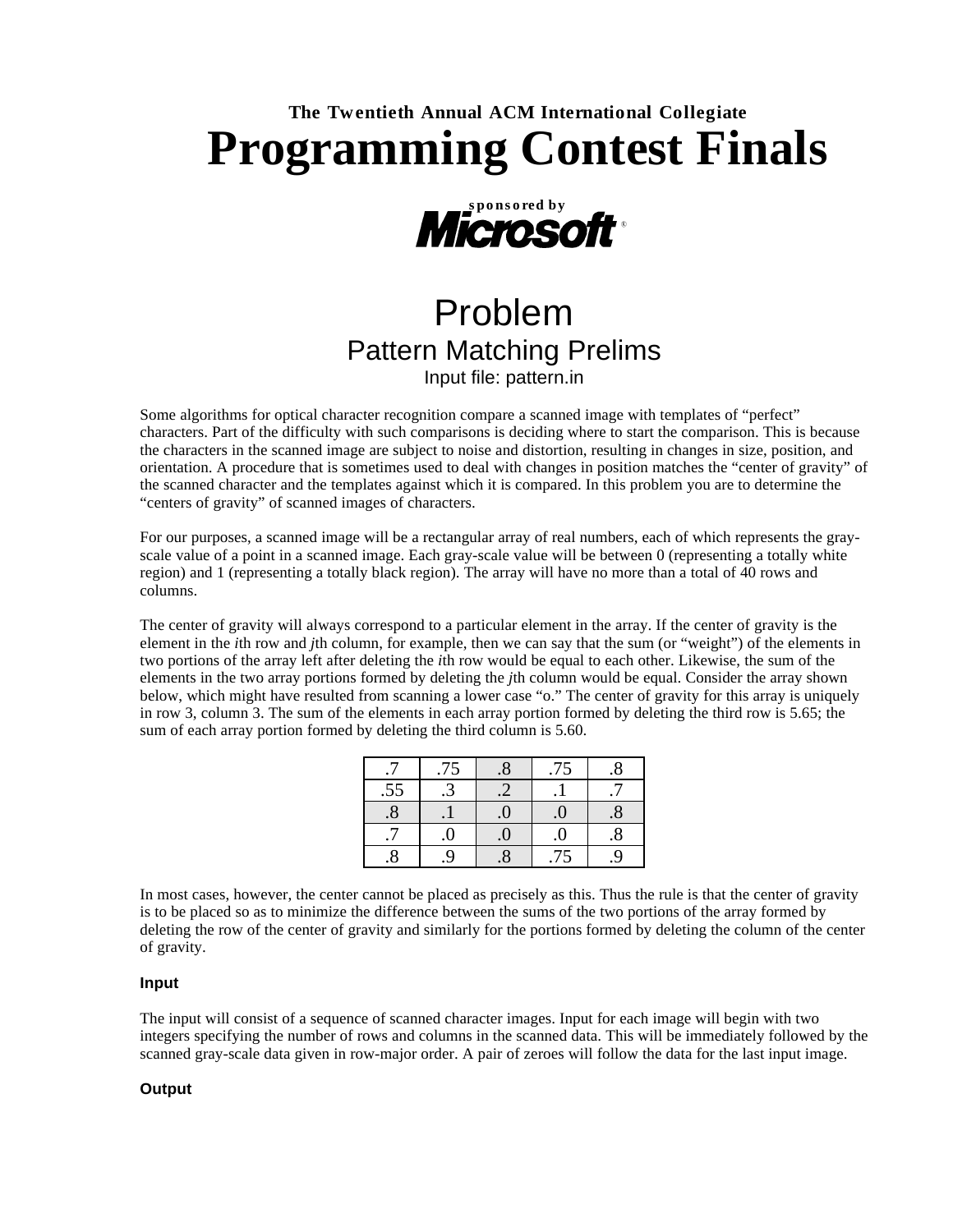For each input character image, display its number (they are sequentially numbered starting with 1), and the row and column corresponding to the center of gravity. If there are more than one center of gravity, the one with the largest row and column should be displayed. The sample that follows illustrates a reasonable output format.

#### **Sample Input**

5 5 .1 .2 .1 .2 .1 .1 .2 .3 .1 .1 .2 .3 .1 .1 .3 .4 .1 .1 .1 .2 .2 .2 .3 .3 .1 5 10 .1 .1 .1 .1 .1 .1 .1 .1 .1 .1 .2 .2 .2 .2 .2 .2 .2 .2 .2 .2 .3 .3 .3 .3 .3 .3 .3 .3 .3 .3 .4 .4 .4 .4 .4 .4 .4 .4 .4 .4 .5 .5 .5 .5 .5 .5 .5 .5 .5 .6

0 0

#### **Output for the Sample Input**

Case 1: center at (3, 3) Case 2: center at  $(4, 6)$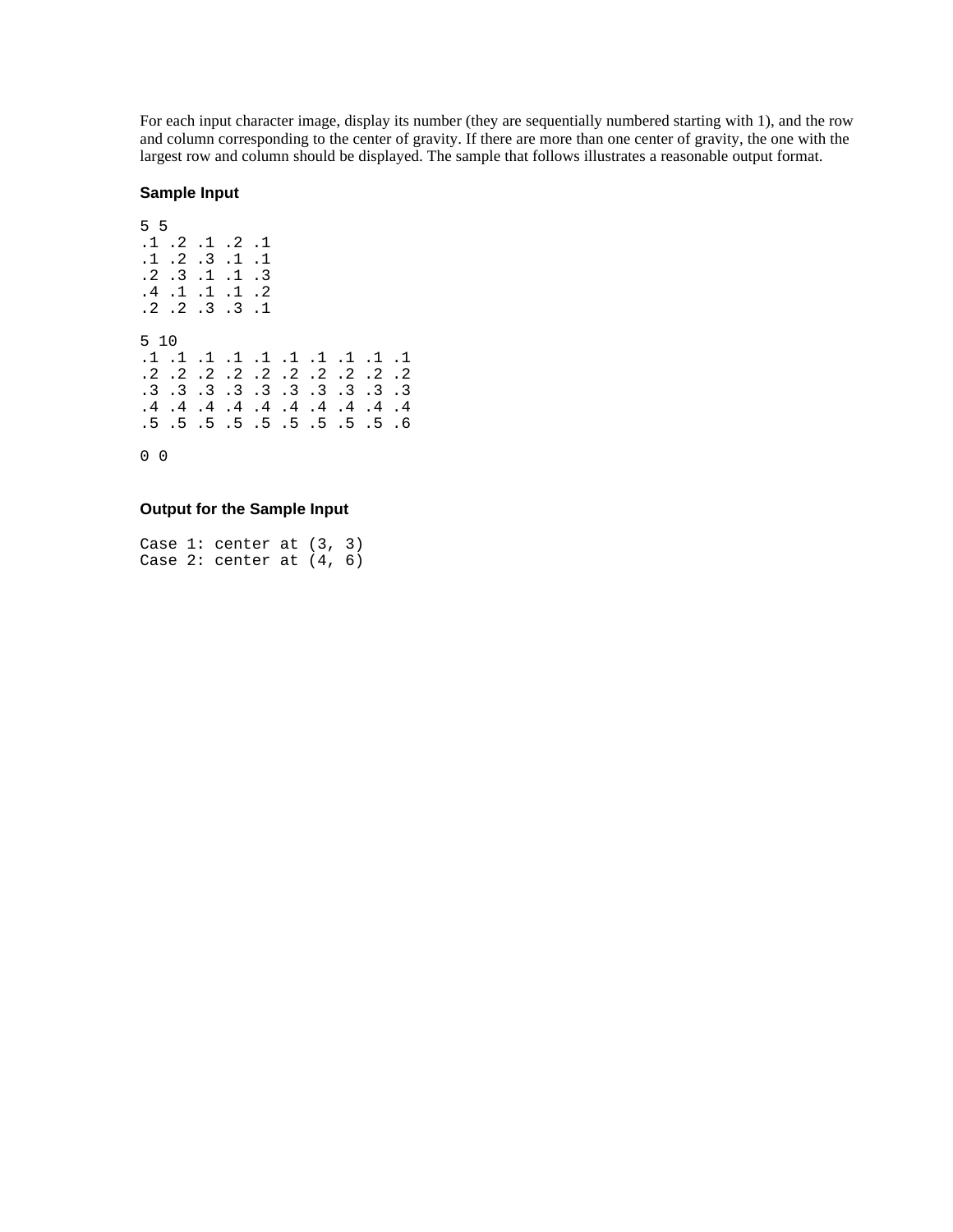

### Problem Nondeterministic Trellis Automata Input file: trellis.in

A *nondeterministic trellis automaton* (NTA) is a kind of parallel machine composed of identical finite-state processors arranged in an infinite triangular trellis, or series of rows of processors. The top, or apex, of the triangle is a single processor. The next row has two processors and each successive row of an NTA has one more processor than the row above it. Each processor in an NTA is connected to two children in the row below it. Computation in an NTA occurs bottom up; the state of each processor in a row is based on the state of the processor's children and a transition table. The input to an NTA is the initial configuration, or state, of one row of processors. The input is specified by a string that gives the initial state of each processor in a row so that an *n*-character string specifies the initial configuration for a row of *n* processors. Computation proceeds up the NTA to the apex by nondeterministically calculating the state of each processor in a row based on the transition table and the state of the processor's children in the row below.

Transitions are computed nondeterministically; an input is *accepted* if some computation puts the apex processor into an accepting state. An input is *rejected* if no computation puts the apex processor into an accepting state. For example, the table below shows transitions for a 3-state NTA. States are labeled by characters "a", "b", and "c"; the only accepting state is "c".

|                         |   |     | right child |                     |
|-------------------------|---|-----|-------------|---------------------|
| <b>State transition</b> |   | a   |             |                     |
| table:                  | a | a   |             | State c is the only |
|                         | b | a,c | a           | accepting state     |
|                         | c |     |             |                     |

The diagram below shows two computations for the input "bba". The computation on the left rejects the input since the state of the apex is "a"; but the computation on the right accepts the input since the state of the apex is "c". Since some computation results in an accepting state for the apex, the string "bba" is accepted by the NTA. The input "bbb" would be rejected by this NTA since the only computation results in the state "a" for the apex.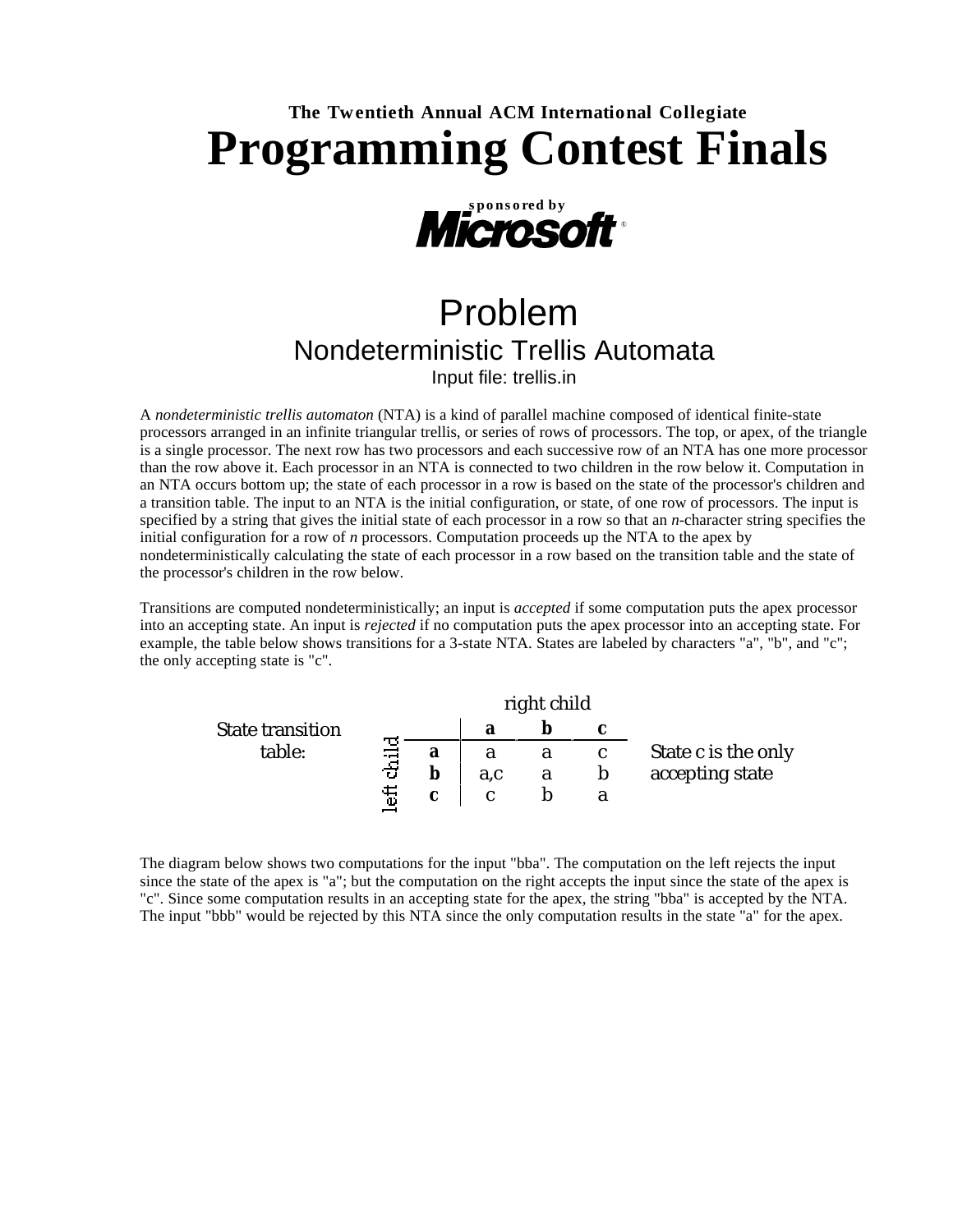

The states (and inputs) of an NTA are consecutive lowercase letters. Thus the states for a 5-state NTA are "a", "b", "c", "d", and "e". Accepting states are grouped at the end of the letters so that if a 5-state NTA has two accepting states, the accepting states are "d" and "e".

#### **Input**

The input for your program is a sequence of NTA descriptions and strings (which are the inputs to the NTAs). An NTA description is given by the number of states *n* followed by the number of accepting states on one line separated by whitespace. The *n* x *n* transition table follows in row-major order; each transition string is given on a separate line. Each NTA description is followed by its input strings, one per line. A string of "#" terminates the input strings. An NTA description in which the number of states is zero terminates the input for your program.

NTAs will have at most 15 states, input strings will be at most 15 characters.

#### **Output**

For each NTA description, print the number of the NTA (NTA #1, NTA #2, etc.). For each input string for an NTA print the word "accepted" or "rejected" followed by an echo print of the input string.

**Sample Input Output for the Sample Input**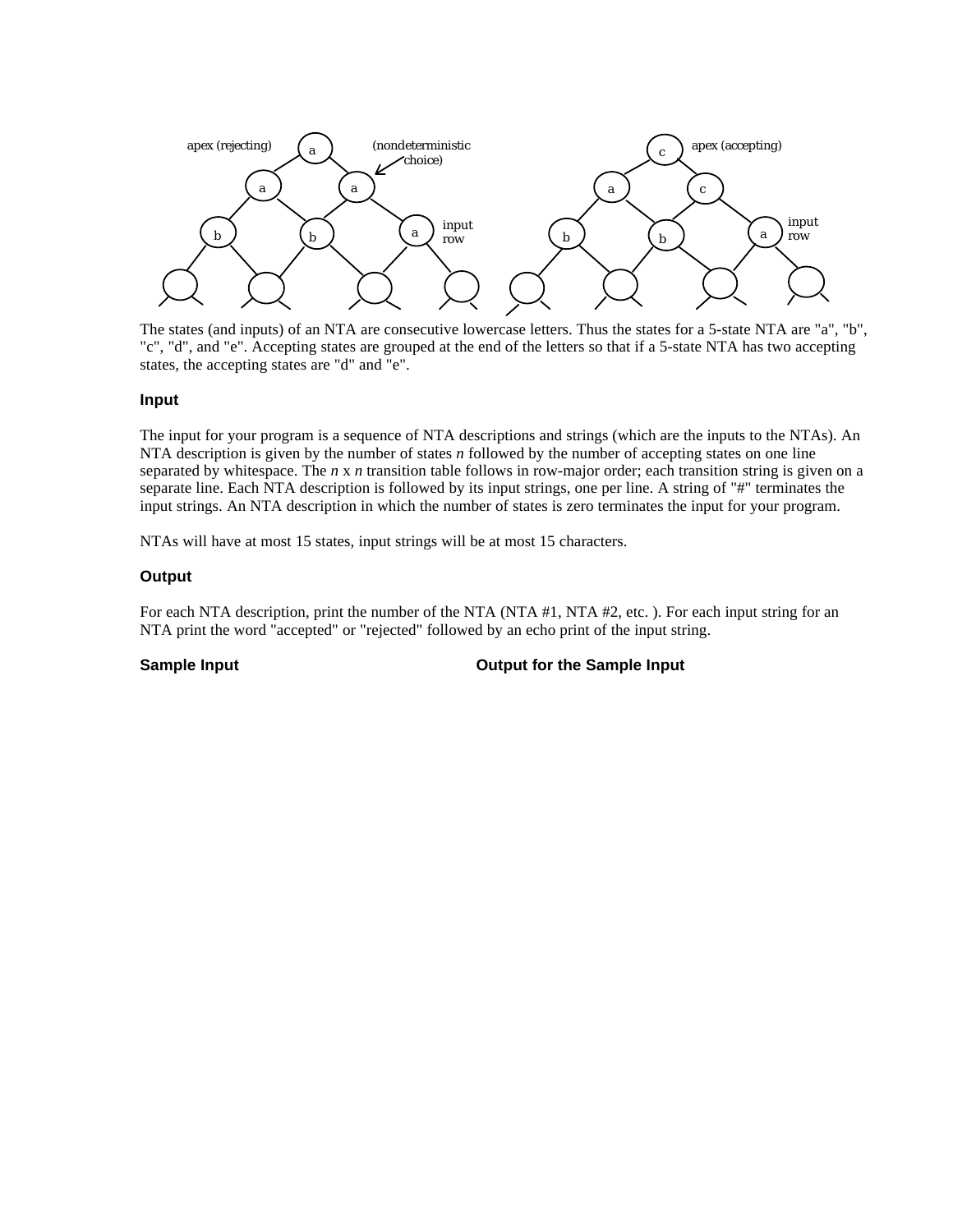| 3 <sub>1</sub> | $NTA$ # 1 |         |
|----------------|-----------|---------|
| a              | accept    | bba     |
| а              | reject    | aaaaa   |
| C              | reject    | abab    |
| ca             | accept    | babbba  |
| а              | reject    | a       |
| b              | accept    | baaab   |
| C              | accept    | abbbaba |
| b              | accept    | baba    |
| a              | reject    | bcbab   |
| bba            |           |         |
| aaaaa          | NTA # 2   |         |
| abab           | reject    | abc     |
| babbba         | accept    | cbc     |
| а              |           |         |
| baaab          |           |         |
| abbbaba        |           |         |
| baba           |           |         |
| bcbab          |           |         |
| #              |           |         |
| 3 <sub>2</sub> |           |         |
| ab             |           |         |
| а              |           |         |
| C              |           |         |
| а              |           |         |
| ab             |           |         |
| b              |           |         |
| C              |           |         |
| b              |           |         |
| ab             |           |         |
| abc            |           |         |
| cbc            |           |         |
| #              |           |         |
| 0 <sub>0</sub> |           |         |
|                |           |         |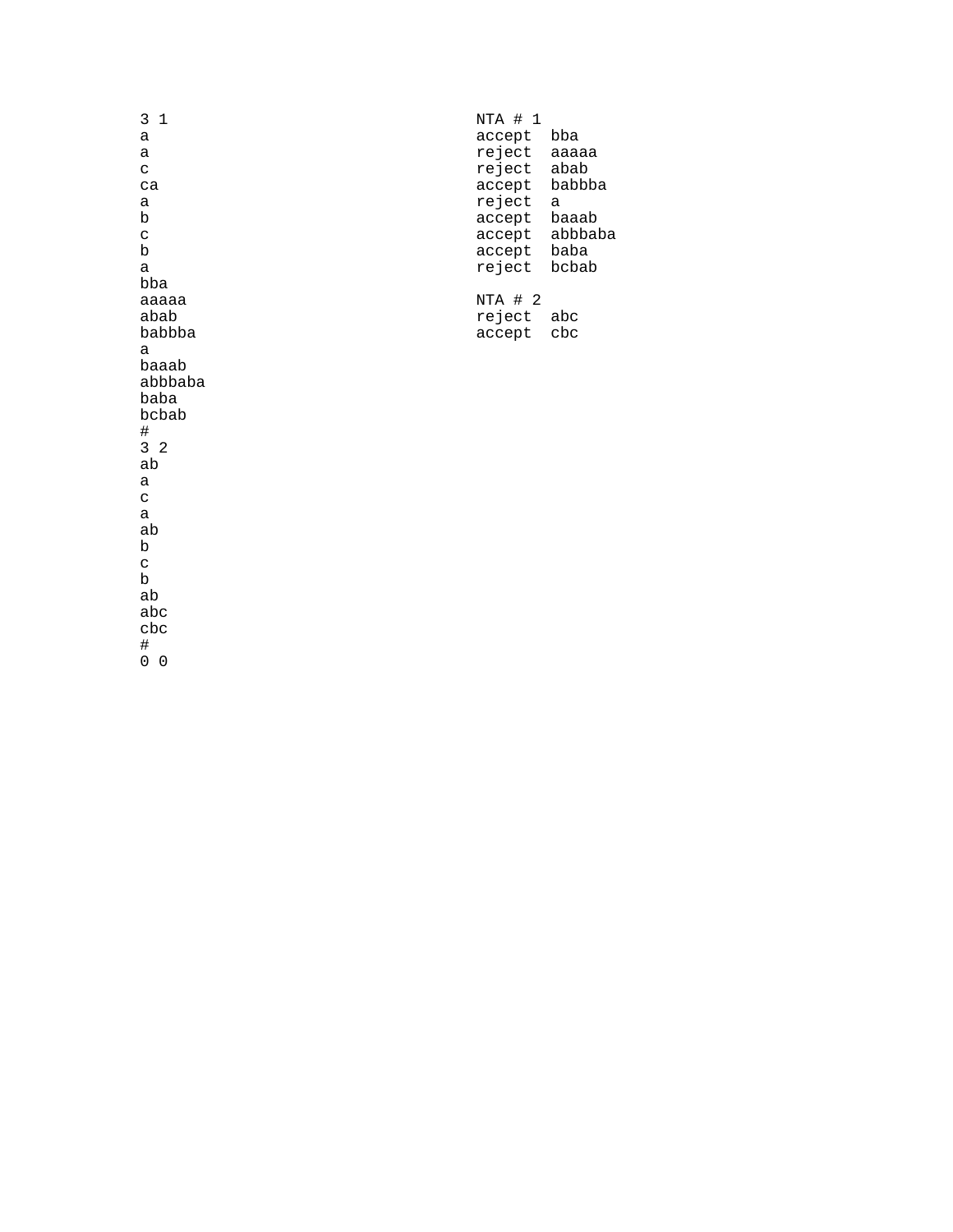

Problem **Trucking** Input file: truck.in

Allied Container Movers (ACM) is a trucking company that provides overnight freight delivery. ACM has a distribution network with several intermediate container processing centers (ICPCs). At an ICPC, an incoming trailer is unloaded at a stripping door. Freight destined for that centers is simply acknowledged as received. Onward shipments are distributed to relay doors based on their intermediate or final destination, where they are loaded onto waiting trailers.

Each ICPC may have several stripping doors for unloading incoming trailers. When the number of trailers to be stripped exceeds the number of stripping doors, incoming trailers are queued until a door is available. A single trailer may have freight for several different ICPCs. Trailers with freight destined only for the local ICPC receive a lower priority for access to a stripping door than trailers with relay freight. In a similar fashion, trailers with relay freight having a closer final destination have lower priority than trailers with relay freight having a distant final destination. The time to unload a container and reload all its shipments onto one or more relay trailers is always 2 hours regardless of the size and number of shipments. A relay trailer is immediately routed to its next destination when it is full or when all shipments for the day expected for that destination have been loaded onto the trailer. Shipments are measured as a percent of a trailer volume and may be subdivided to the nearest percent in order to fill the trailer. There is no delay between a trailer departing and another trailer available at the relay or stripping doors. There is never a shortage of trailers for onward distribution.

In order to help ACM assess the efficiency of their network, you must write a program to determine the average time a trailer waits for access to a stripping door and identify those shipments which will not arrive in their entirety at their intermediate or final destinations on time.

#### **Input**

The input describes a possibly disjoint subset of the network's ICPCs and traffic patterns which must be analyzed.

The first line of the input contains an integer *n* which specifies the number of ICPC descriptions to be processed, 1 • *n* • 100. This is followed by *n* descriptions, each describing one ICPC. Each description begins with a line containing three integers, *c s d*, where *c* is the center number,  $0 \cdot c \cdot 99$ , *s* is the number of stripping doors at center  $c, 0 \cdot s \cdot 10$ , and *d* is the number of relay doors at center  $c, 0 \cdot d \cdot 10$ . There then follow *d* lines, one for each relay door. Each of these lines contains three integers,  $r \, v \, l$ , where  $r$  is the associated relay center's number, 0 • *r* • 99, *v* is the total volume of shipments to that center for the day, expressed as a percentage of trailer volume, 0 • *v* • 900 and *l* is the latest acceptable time for shipments to arrive at center *r*, expressed as minutes since the start of the day, 0 • *l* • 1440.

The second part of the input describes some of the day's traffic. This part begins with one integer *m* on a line by itself indicating the number of trailer arrival records that follow, 1 • *m* • 100. Each record begins with a line containing three integers, *a c s*, where *a* is the trailer's arrival time expressed as minutes since the start of the day, 0 • *a* • 1440, at center number *c*, and *s* is the number of shipments in the trailer, 0 • *s* • 10. Then all *s* shipments are described by *s* lines of 5 integers, *i o r v t*, representing the shipment identification code *i*,  $0 \cdot i \cdot 99$ , the origin and next relay center numbers *o* and *r* respectively, the volume of the shipment *v* as a percentage of trailer volume and